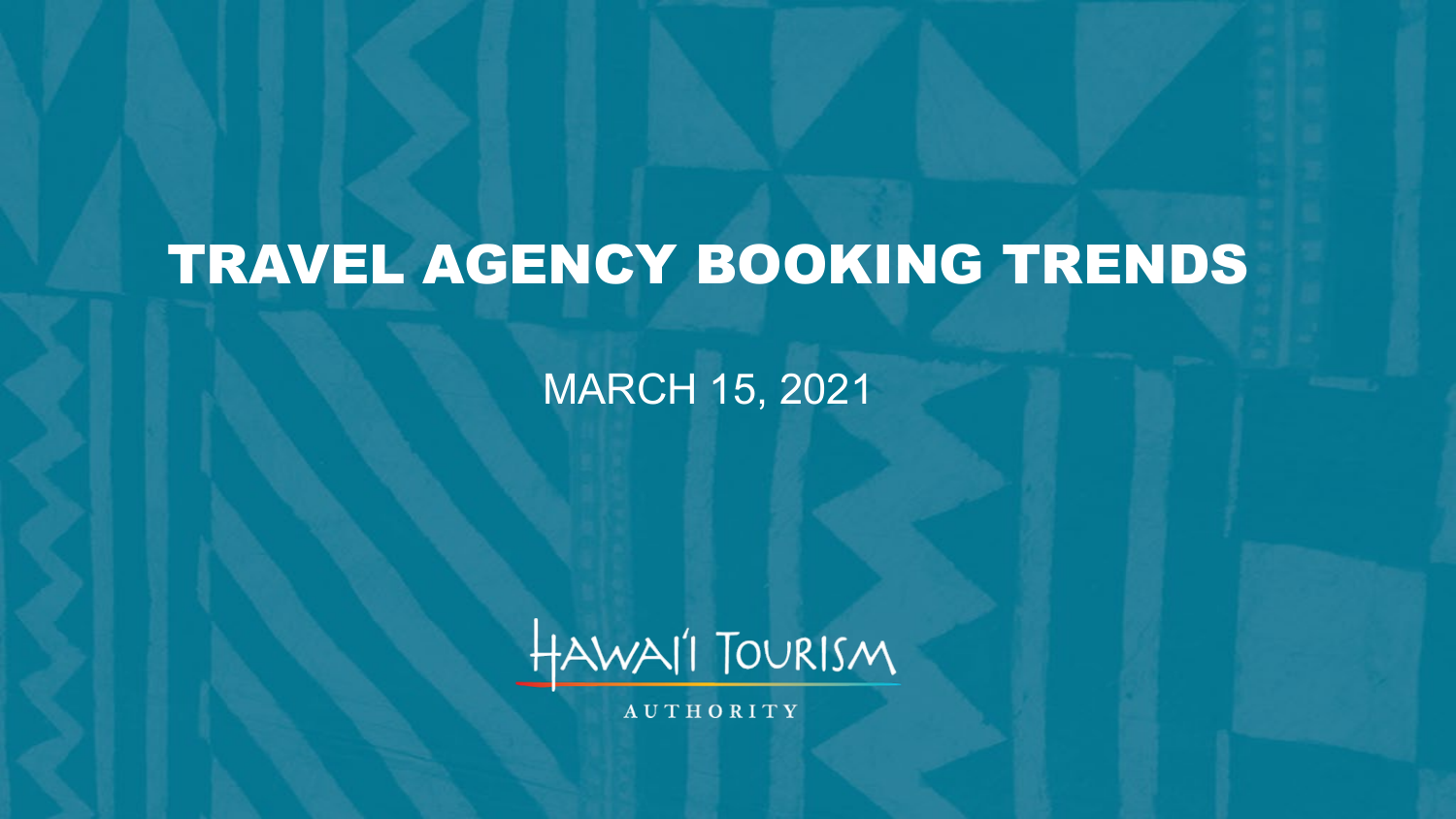# Global Agency Pro

- HTA subscribes to Global Agency Pro, an online travel distribution system consisting of Travel Agency data
- Global Agency Pro provides access to over 90% of the world's Travel Agency airline transactions
- The database consists of five years of historical ticketing data and one year of advance purchase data
- The information is updated daily with a recency of two days prior to current date

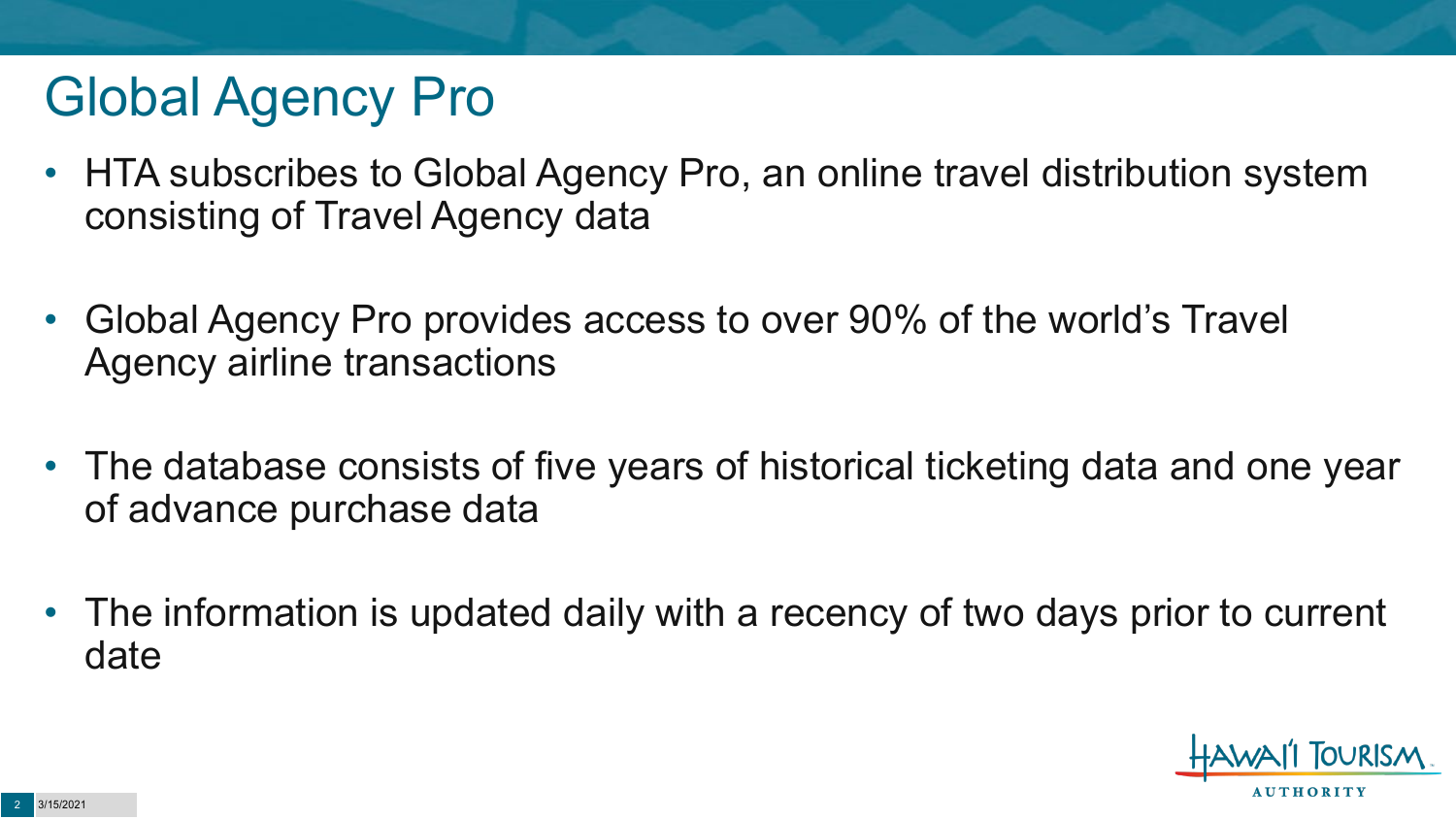# Global Agency Pro Index

### • Bookings

- Net sum of the number of visitors (i.e., excluding Hawai'i residents and inter-island travelers) from Sales transactions counted, including Exchanges and Refunds.
- Booking Date
- The date on which the ticket was purchased by the passenger. Also known as the Sales Date

### • Travel Date

– The date on which travel is expected to take place.

### • Point of Origin Country

– The country which contains the airport at which the ticket started

### • Travel Agency

– Travel Agency associated with the ticket is doing business (DBA)

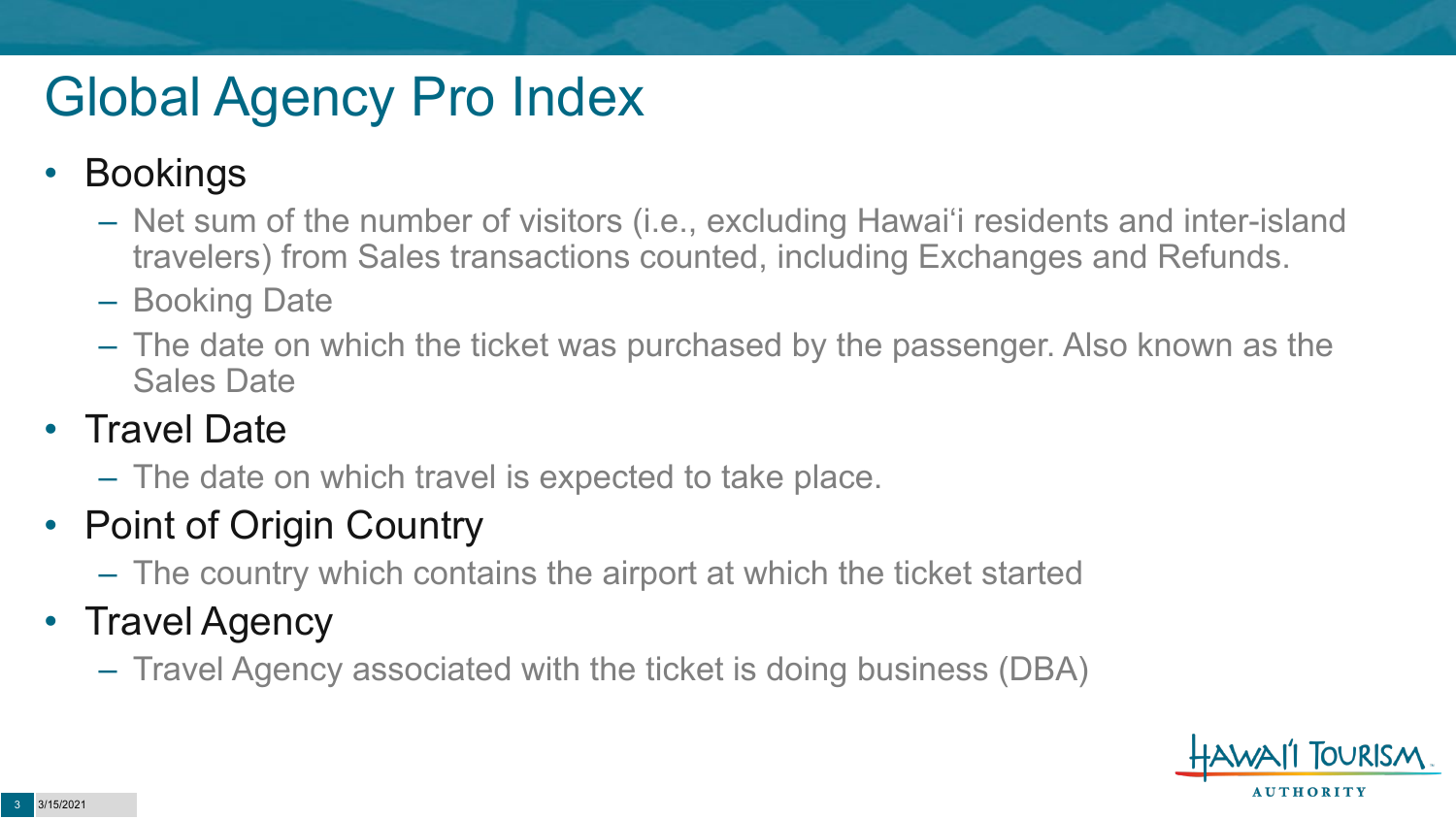US

#### Travel Agency Booking Pace for Future Arrivals, by Month

#### Travel Agency Booking Pace for Future Arrivals, by Quarter

**OURISM** 

**AUTHORITY** 



Source: Global Agency Pro as of 03/13/21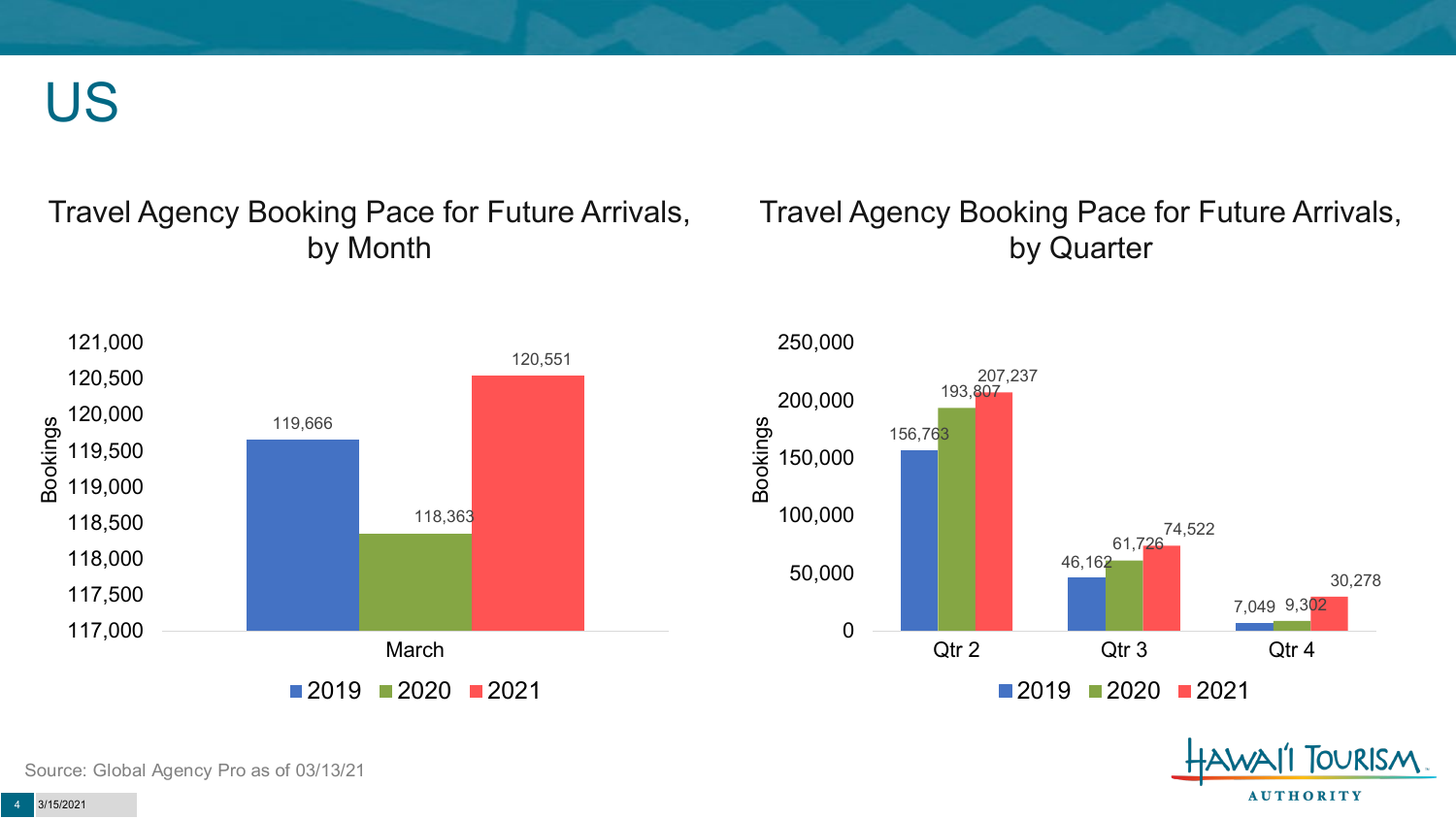

#### Travel Agency Booking Pace for Future Arrivals, by Month

#### Travel Agency Booking Pace for Future Arrivals, by Quarter

OURISM.

**AUTHORITY** 



Source: Global Agency Pro as of 03/13/21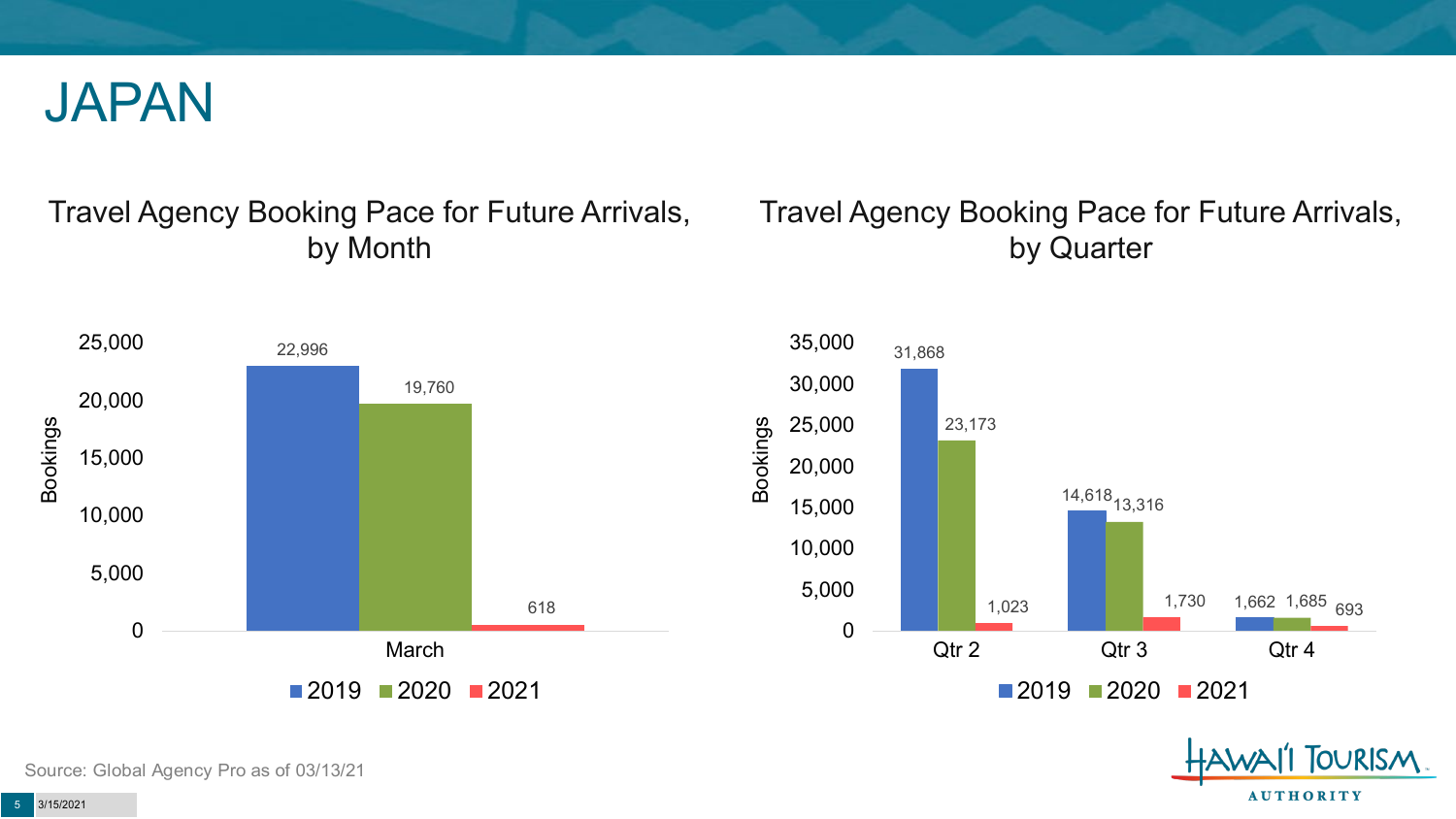## CANADA

#### Travel Agency Booking Pace for Future Arrivals, by Month

#### Travel Agency Booking Pace for Future Arrivals, by Quarter

**FOURISM** 

**AUTHORITY** 



Source: Global Agency Pro as of 03/13/21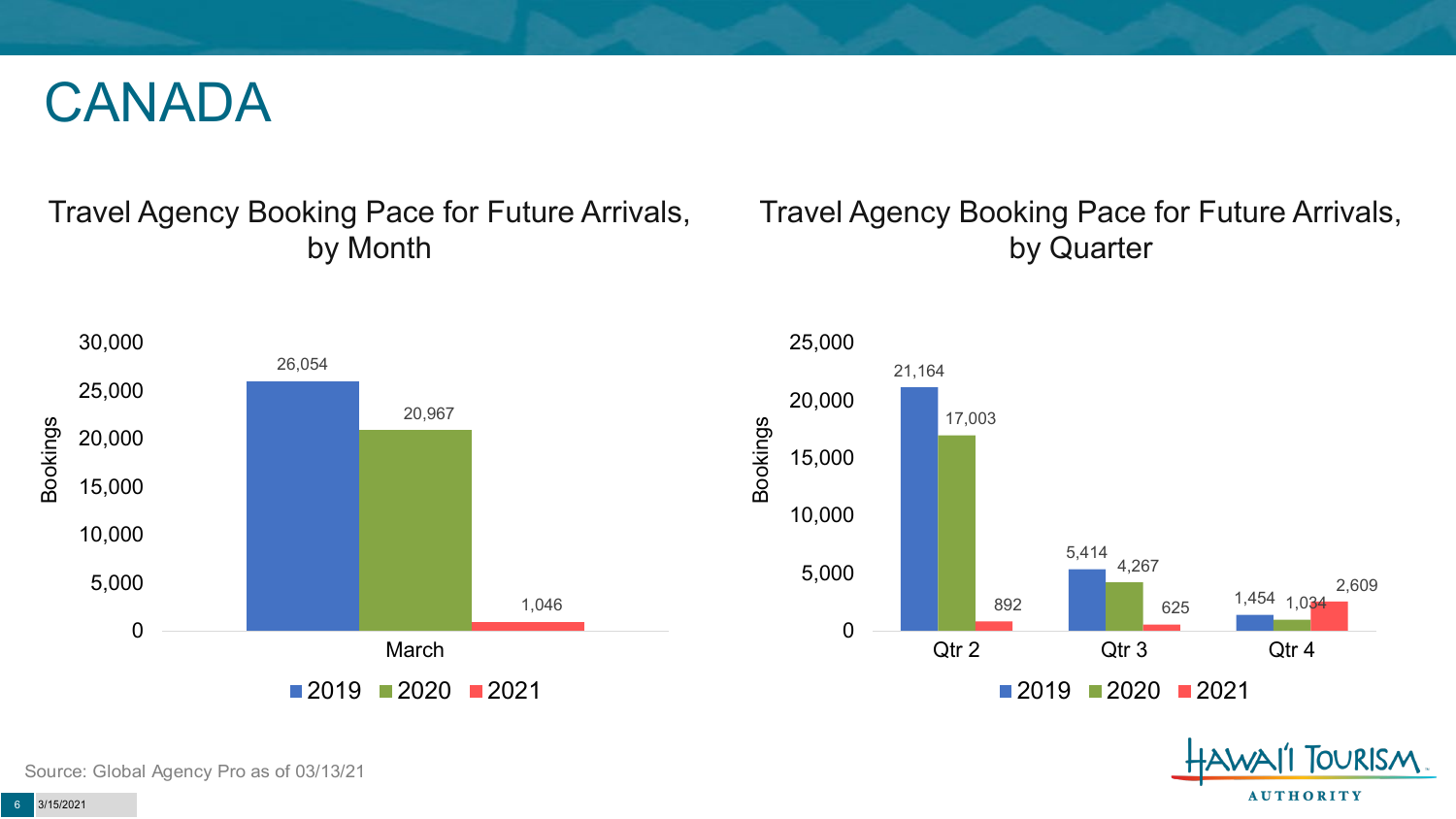## AUSTRALIA

Travel Agency Booking Pace for Future Arrivals, by Month

#### Travel Agency Booking Pace for Future Arrivals, by Quarter



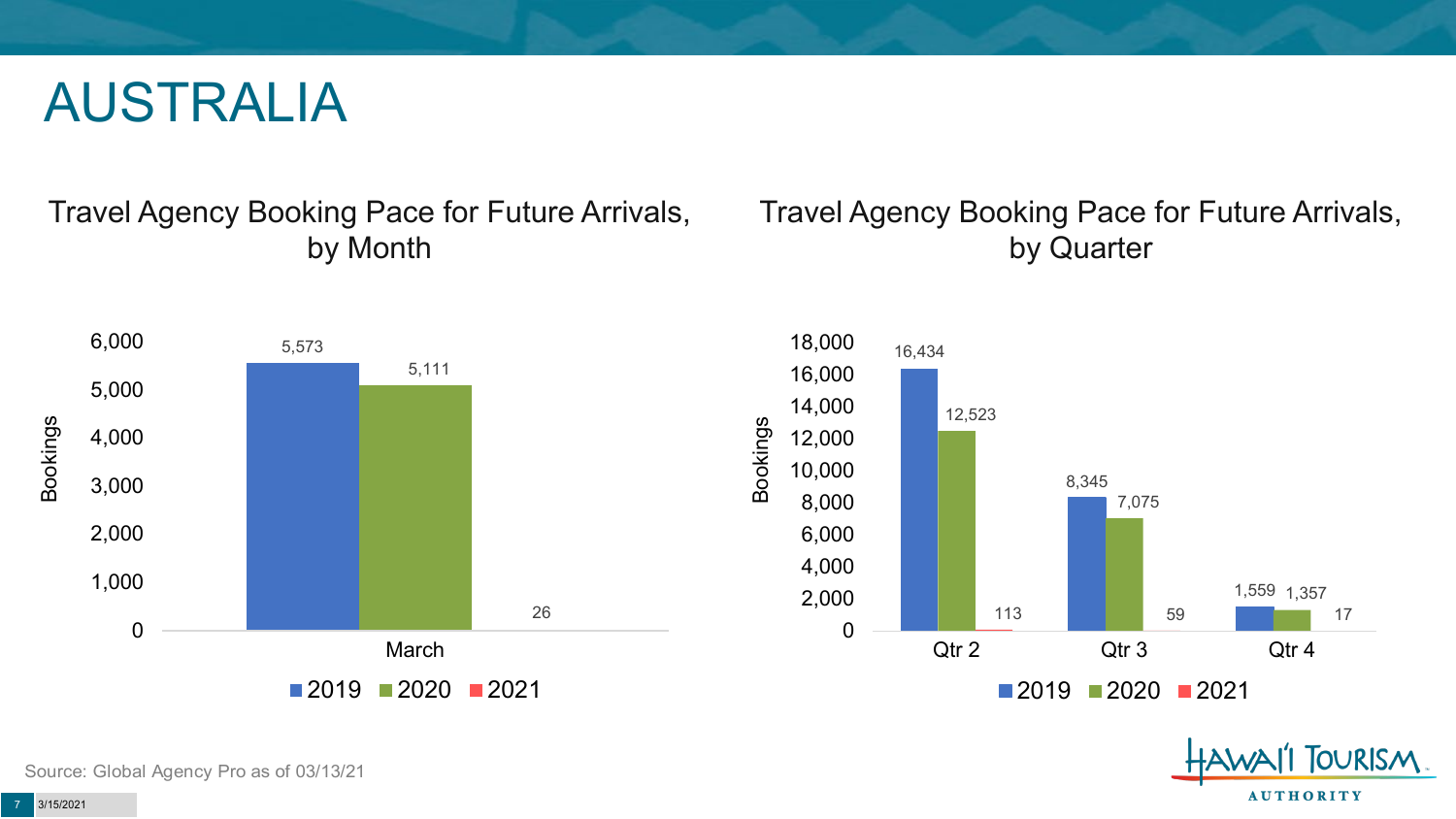# O'ahu by Month 2021









**OURISM AUTHORITY**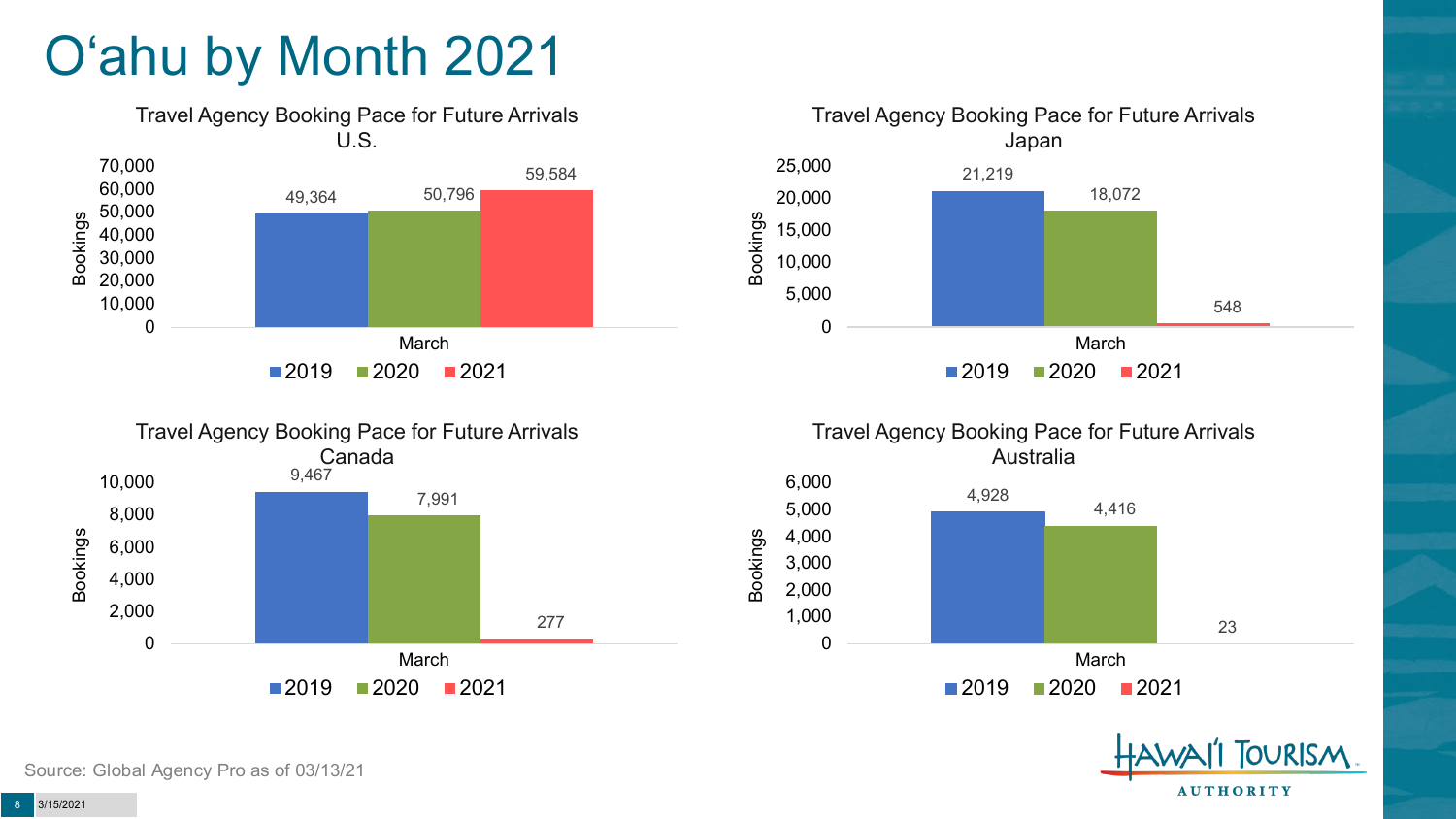# O'ahu by Quarter 2021





Travel Agency Booking Pace for Future Arrivals Australia







Travel Agency Booking Pace for Future Arrivals Canada

Source: Global Agency Pro as of 03/13/21

12,000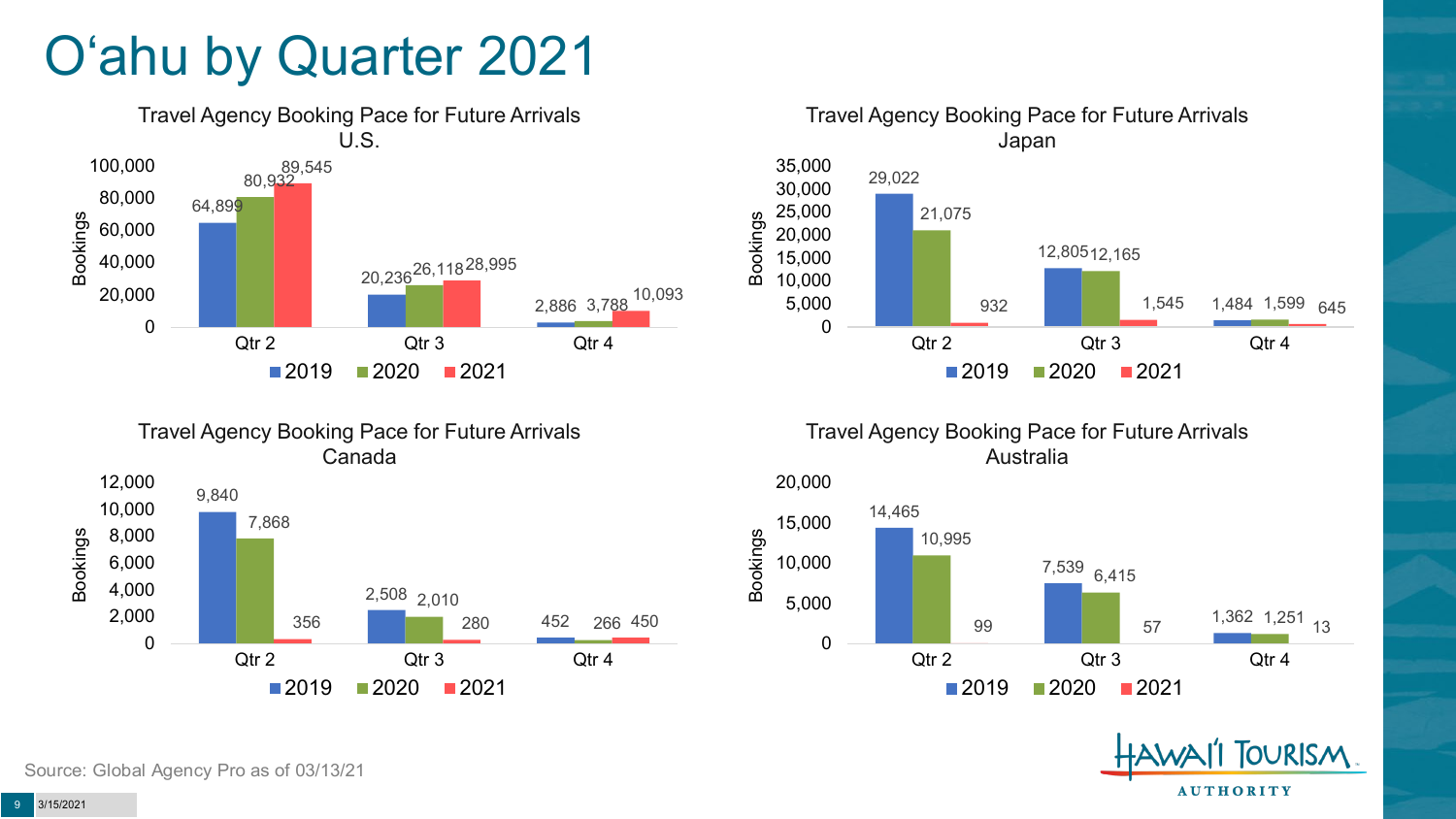# Maui by Month 2021









Bookings





Source: Global Agency Pro as of 03/13/21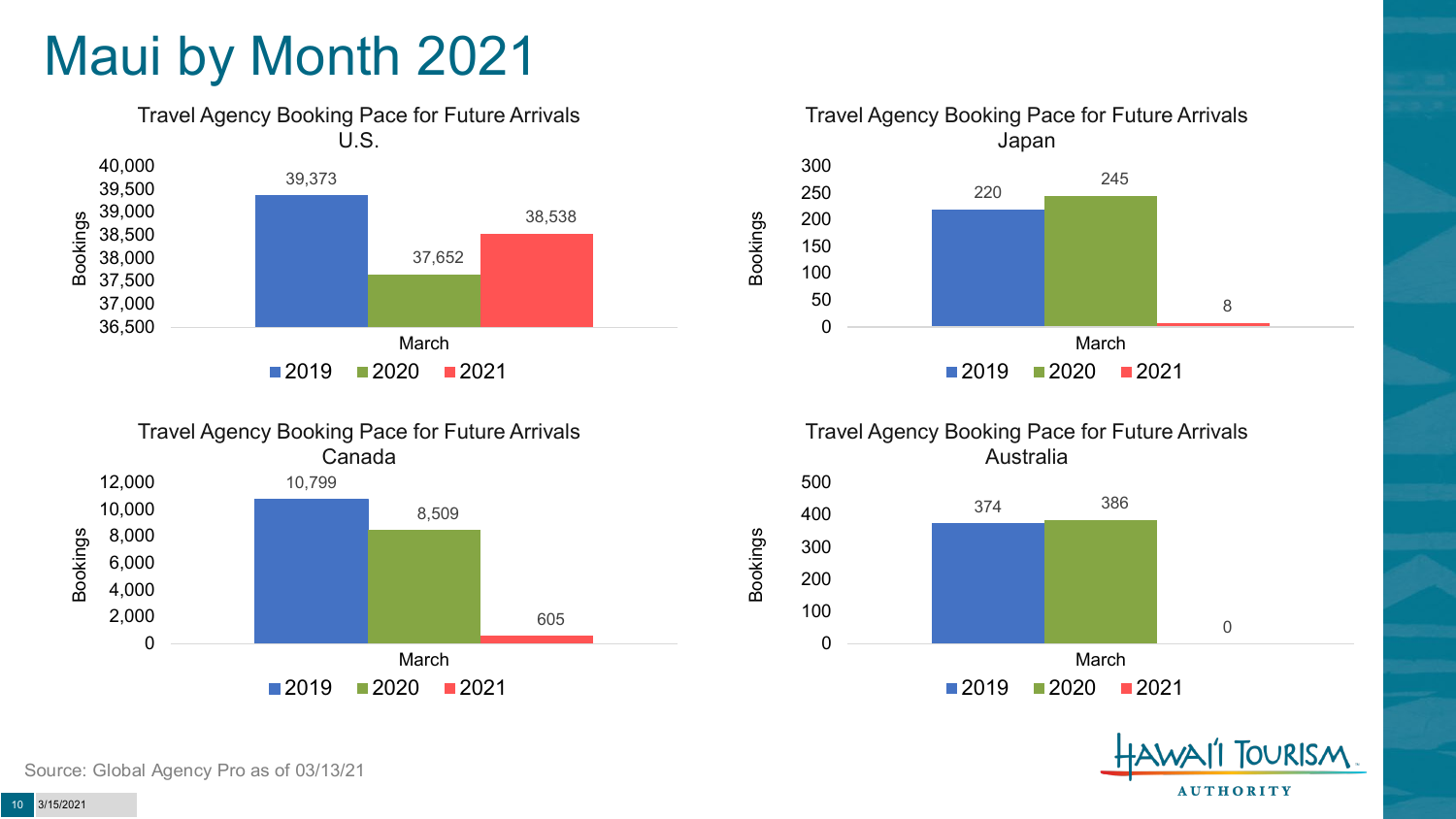## Maui by Quarter 2021







Travel Agency Booking Pace for Future Arrivals Australia



Bookings

**OURISM AUTHORITY** 

Source: Global Agency Pro as of 03/13/21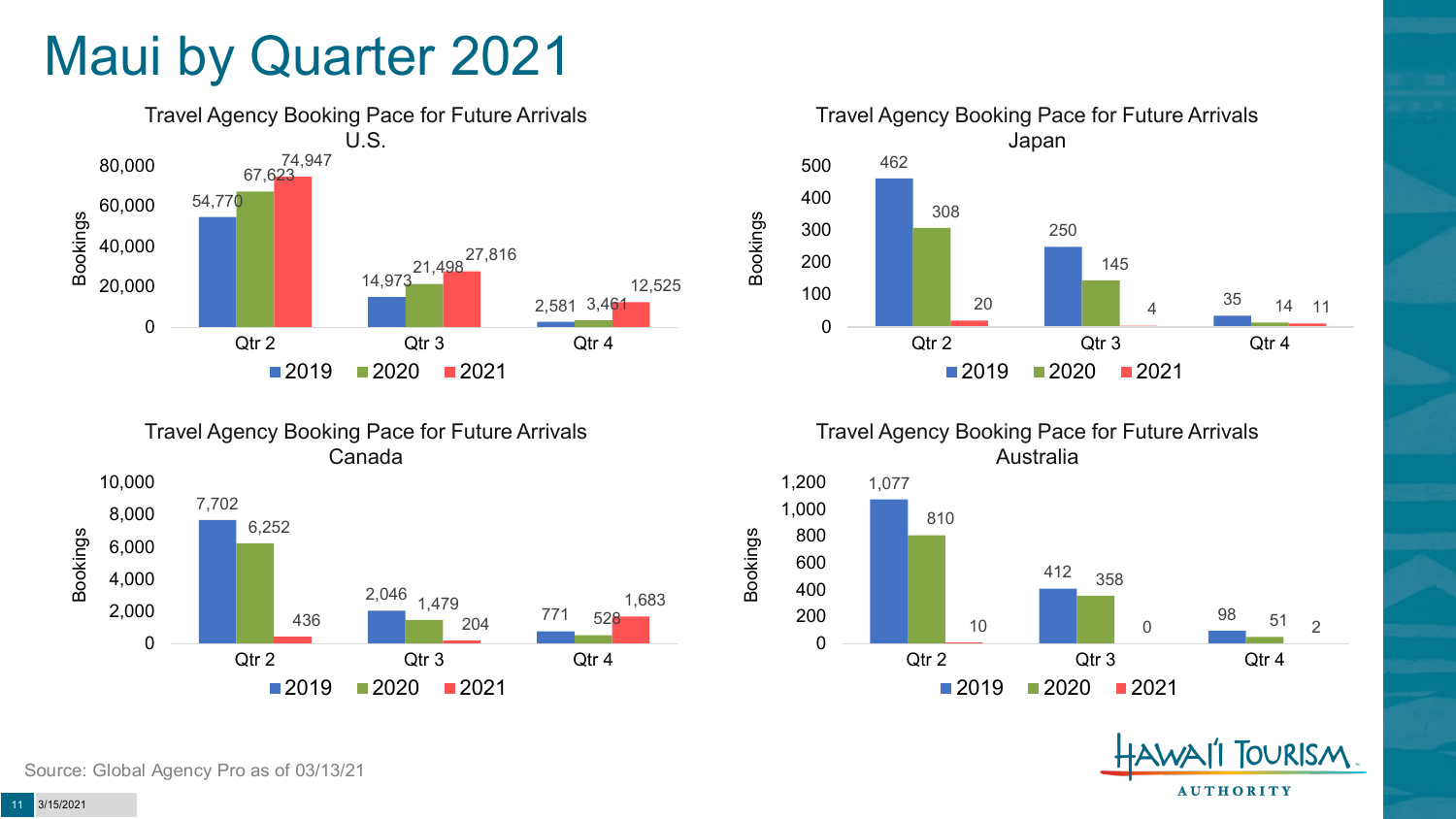# Moloka'i by Month 2021



Source: Global Agency Pro as of 03/13/21

**AUTHORITY**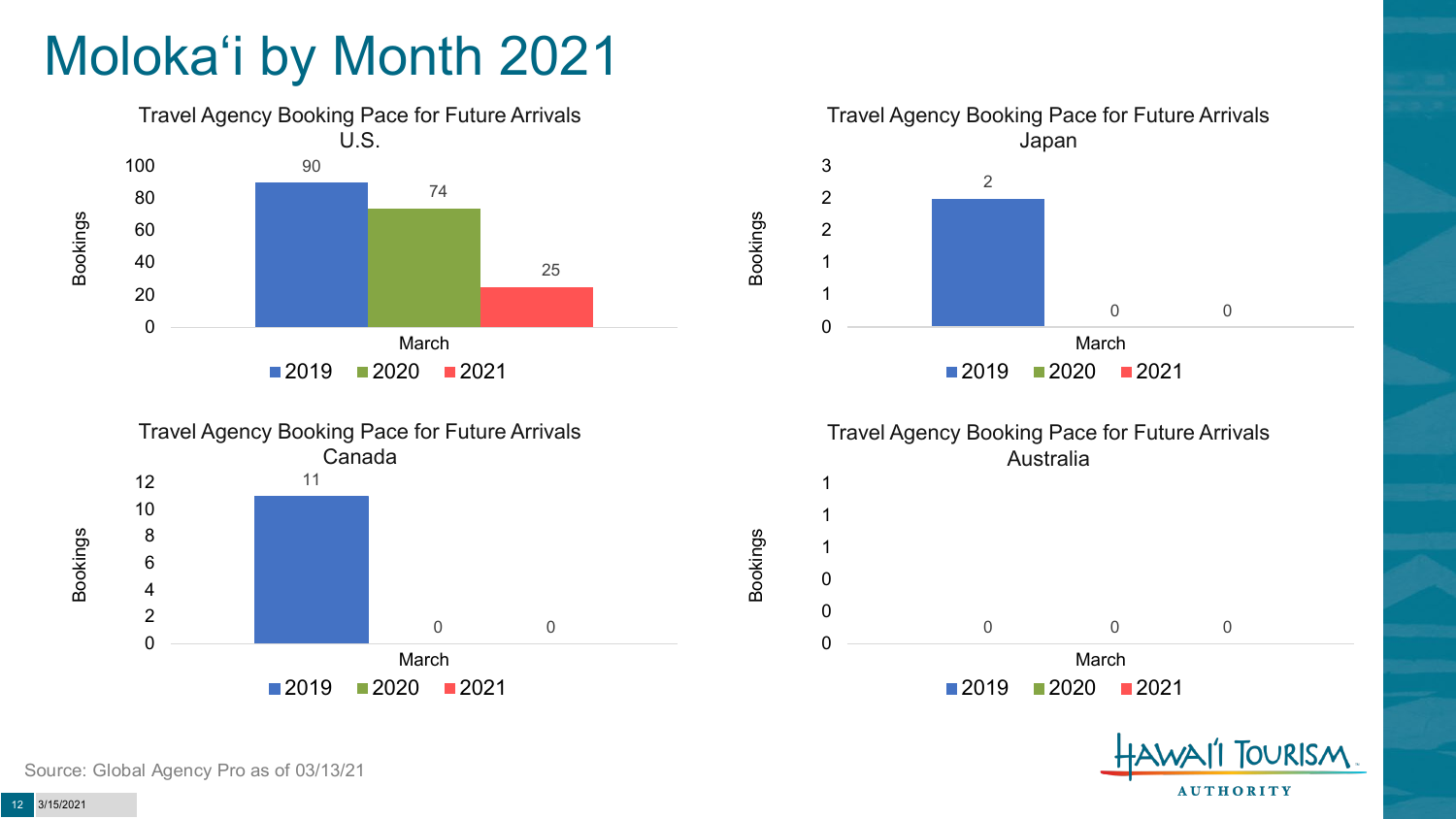# Moloka'i by Quarter 2021











Source: Global Agency Pro as of 03/13/21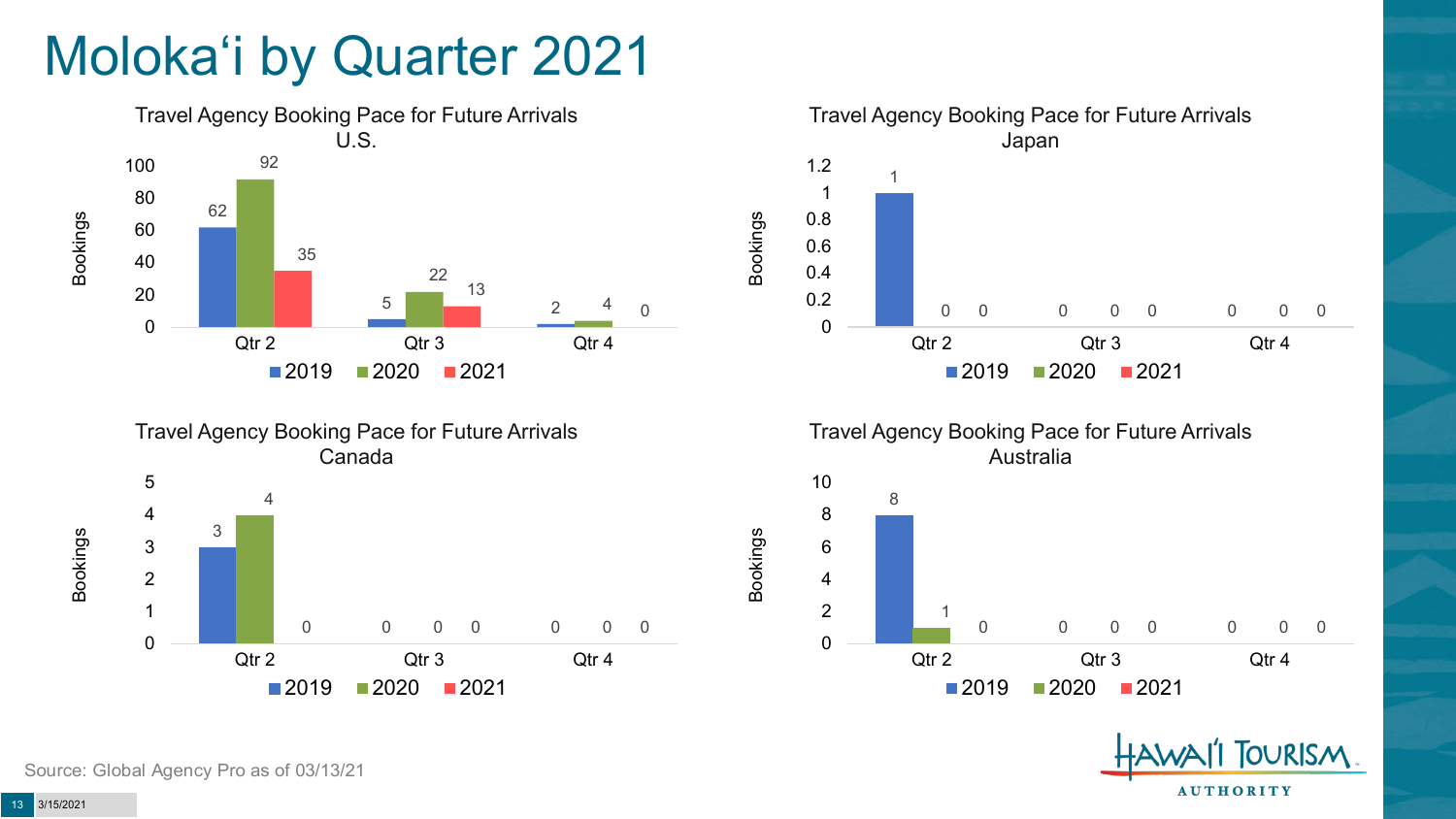# Lāna'i by Month 2021









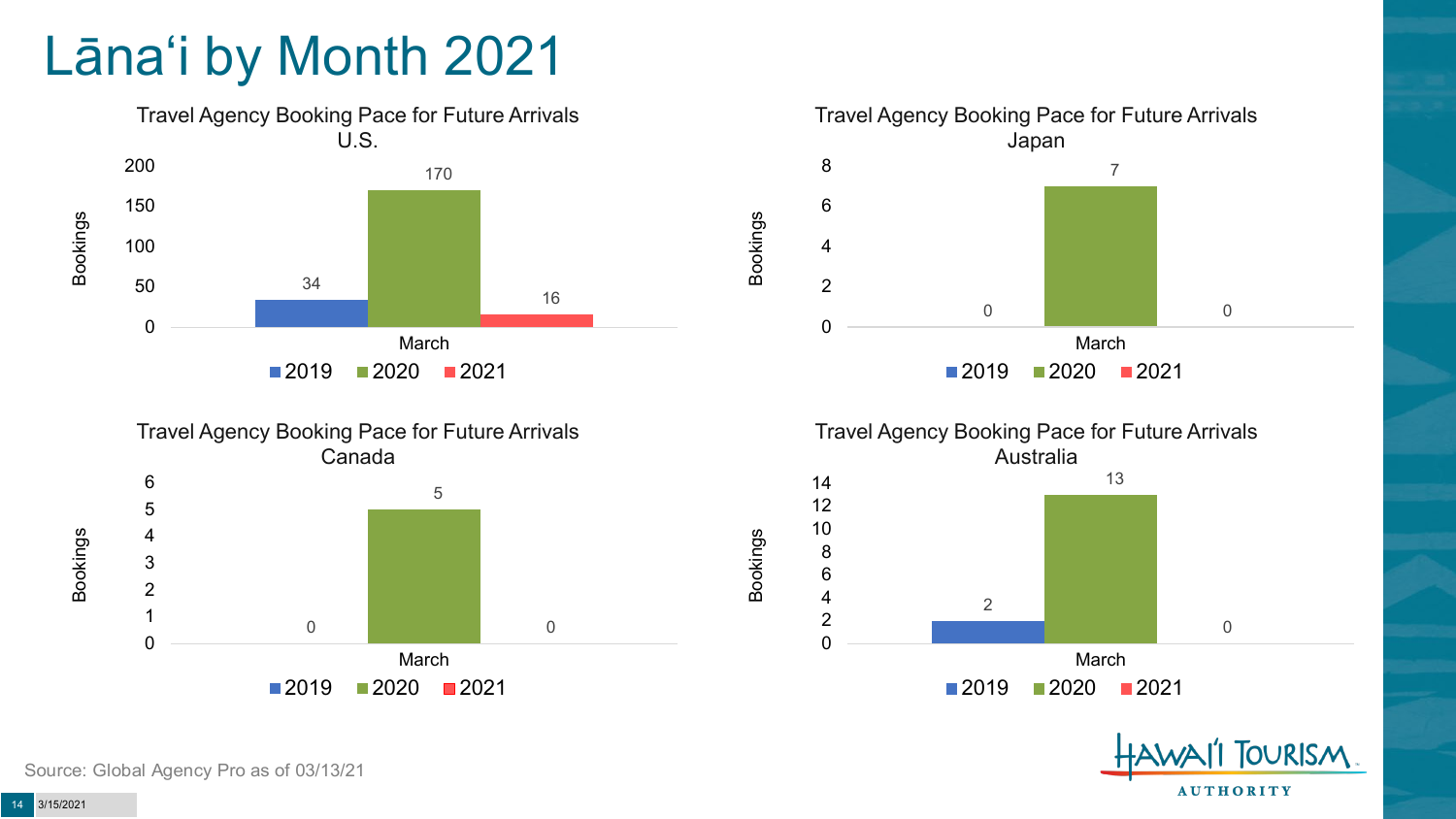## Lāna'i by Quarter 2021





Travel Agency Booking Pace for Future Arrivals Japan  $\Omega$  0 0 0 Qtr 2 Qtr 3 Qtr 4 2020 2021

Bookings



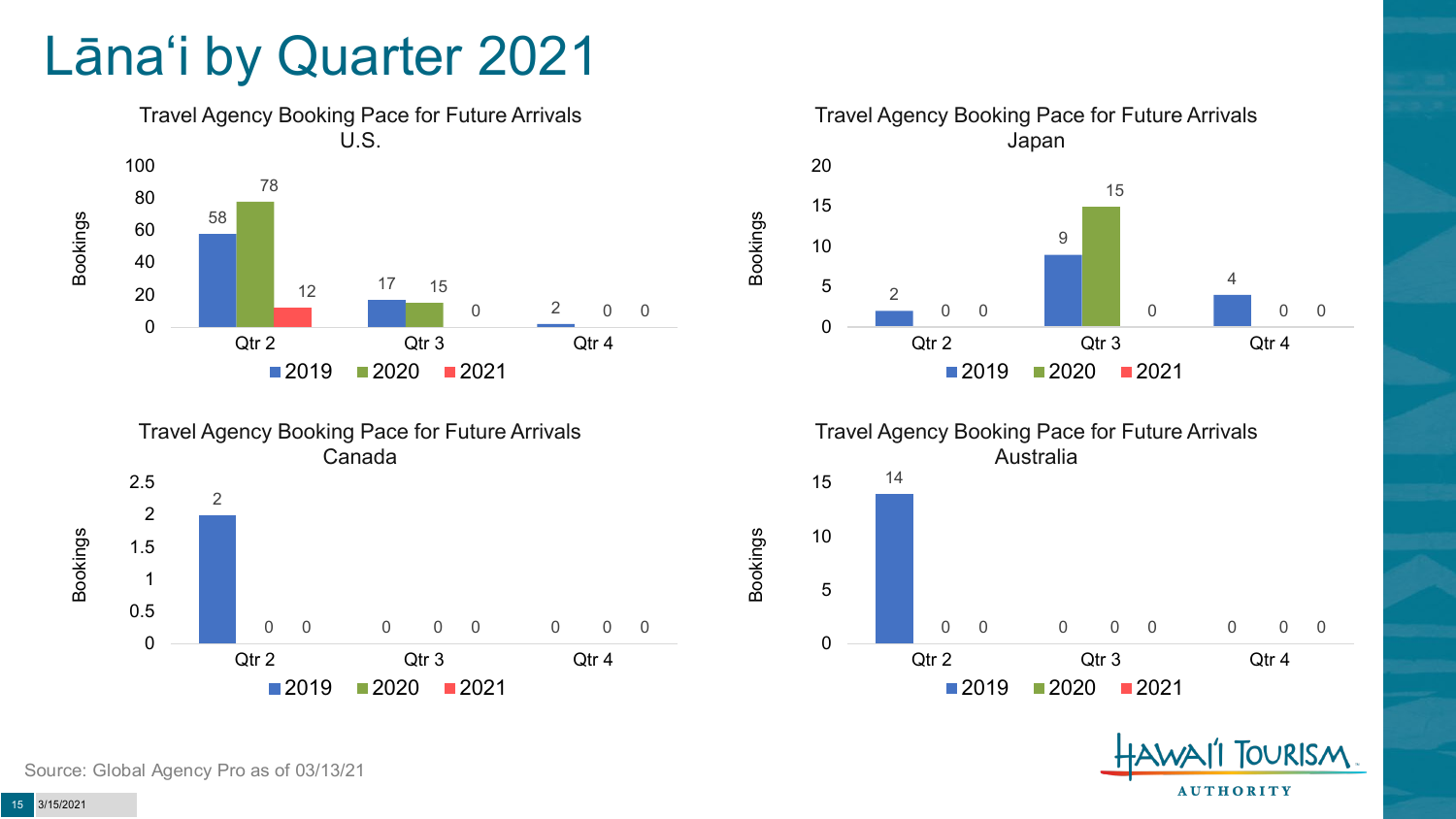# Kaua'i by Month 2021









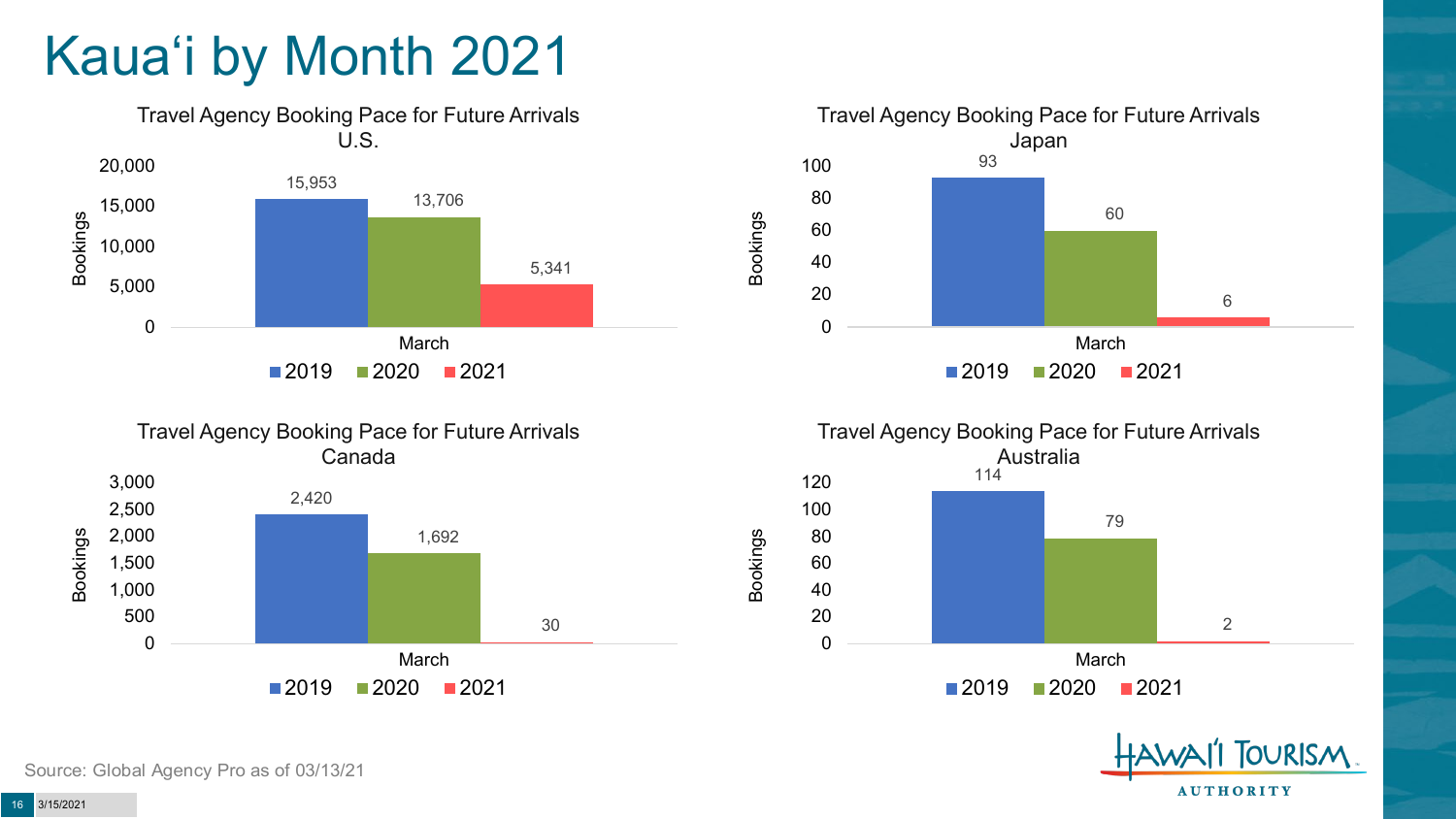# Kaua'i by Quarter 2021







Travel Agency Booking Pace for Future Arrivals Australia

Bookings



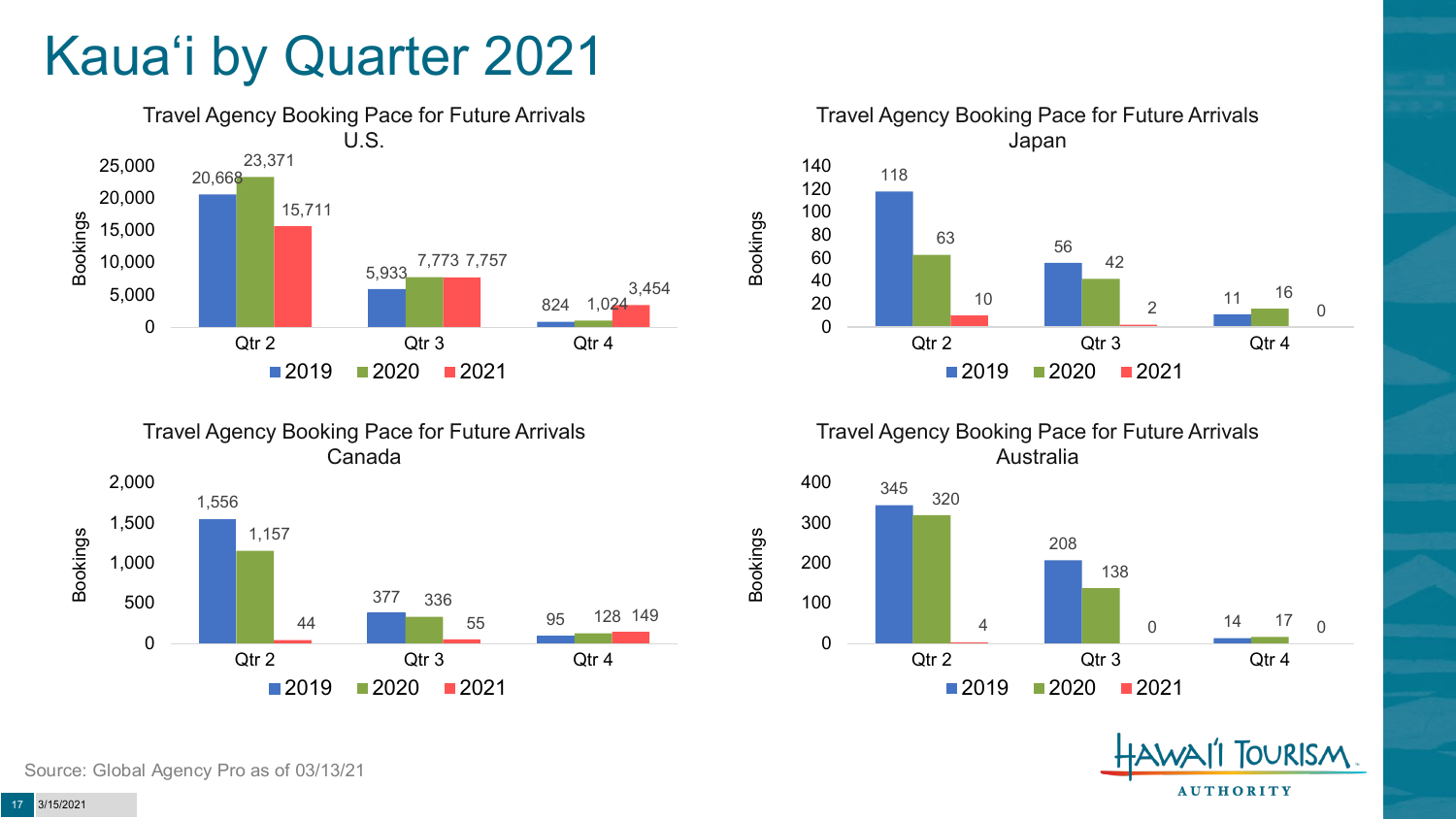# Hawai'i Island by Month 2021











Source: Global Agency Pro as of 03/13/21